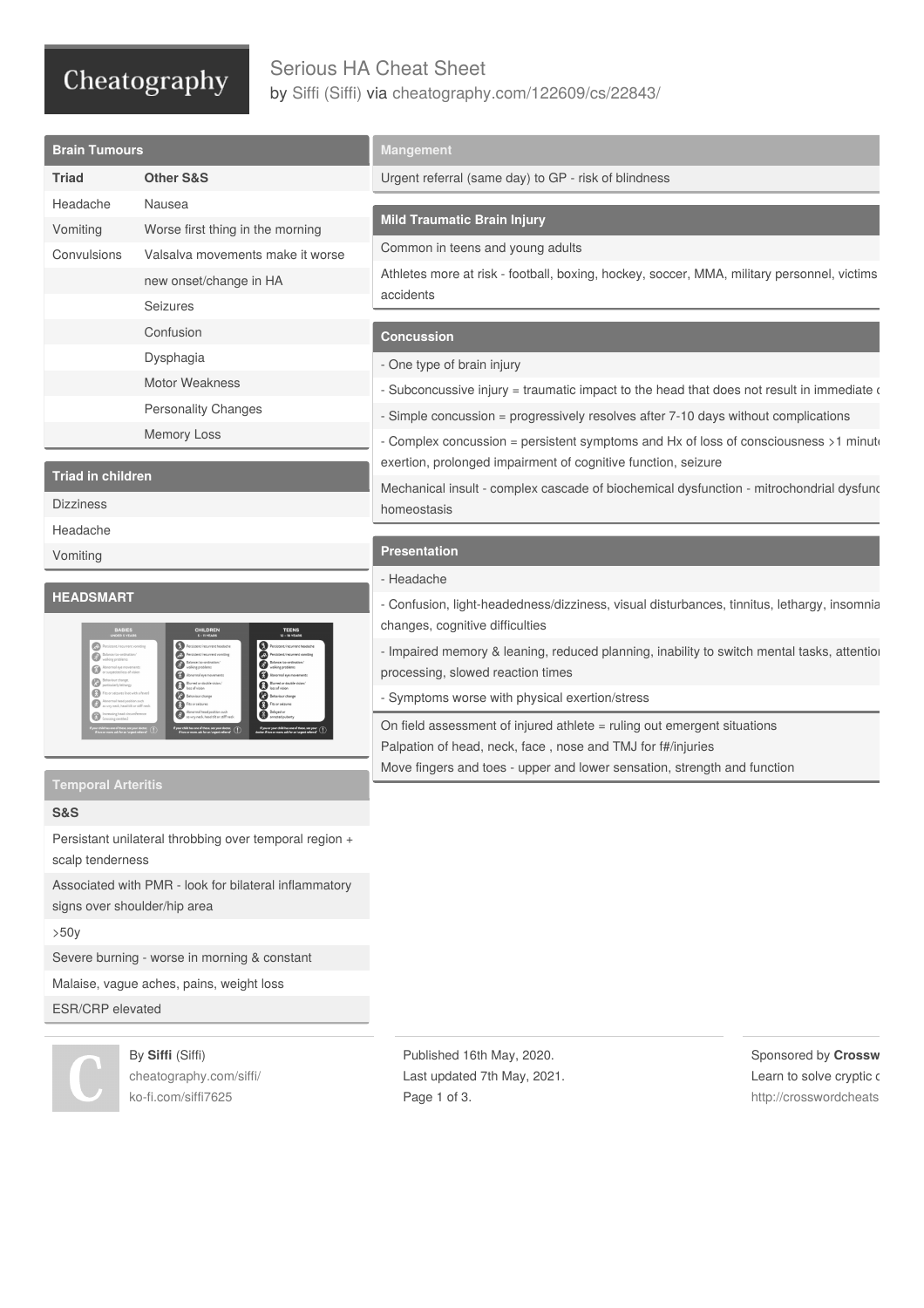# Cheatography

## Serious HA Cheat Sheet by Siffi [\(Siffi\)](http://www.cheatography.com/siffi/) via [cheatography.com/122609/cs/22843/](http://www.cheatography.com/siffi/cheat-sheets/serious-ha)

| <b>Red flags</b>                                                                        | What to do next                                                                                                                                                                        |                          |  |
|-----------------------------------------------------------------------------------------|----------------------------------------------------------------------------------------------------------------------------------------------------------------------------------------|--------------------------|--|
| $-GCS < 15$                                                                             | Once concussed patient is out of the game, an attendant should stay with them for 24 ho                                                                                                |                          |  |
| - Deteriorating mental status                                                           | Attendant should observe patient every 4 hours                                                                                                                                         |                          |  |
| - Potential spinal injury                                                               | Should be alert for: worsening ha, irritability, persistent nausea/vomiting, difficulting spea<br>light headiness, numbness, confusion, memory loss, clear CSF discharge from nose/ear |                          |  |
| - Progressive neurological signs/symptoms                                               |                                                                                                                                                                                        |                          |  |
| - Persistent vomiting                                                                   | disturbances, seizures, LOC, easily aroused                                                                                                                                            |                          |  |
| - Suspected skull f#                                                                    | Drink only clear fluids for 8-12 hours                                                                                                                                                 |                          |  |
| - Seizures                                                                              | No alcohol                                                                                                                                                                             |                          |  |
| - Coagulopathy                                                                          | Diet should begin light and progress to normal over 24 hours                                                                                                                           |                          |  |
| - Prior neurosurgery                                                                    | Sedatives, sleeping pills, aspirin and ibuprofen should be avoided                                                                                                                     |                          |  |
| - Multiple injuries                                                                     | Avoid physical and mental activity for first 24 hours - school, work, texting, video games,<br>tools or heavy equipment                                                                |                          |  |
| <b>Glasgow Coma Scale (GCS)</b>                                                         | Should sleep with head elevated for 24 hours                                                                                                                                           |                          |  |
| Glasgow coma scale                                                                      | Follow up assessment - did you hit your head? Lose conciousness? experience amnesia                                                                                                    |                          |  |
| Score<br><b>Eye openin</b><br>spontaneously                                             | on/confusion? Dizziness or unsteadiness? Memory problems/forgetfulness? Concentrati                                                                                                    |                          |  |
| to speech<br>to pain<br>$\overline{2}$<br>none<br>1                                     | Imaging                                                                                                                                                                                |                          |  |
| $\overline{5}$<br>Verbal response<br>orientated<br>confused                             |                                                                                                                                                                                        |                          |  |
| inappropriate<br>incomprehensible<br>none                                               | May be used to rule out Cx injury                                                                                                                                                      |                          |  |
| 6<br><b>Motor respons</b><br>obeys commands<br>localises to pain<br>withdraws from pain | Canadian CT head rule - witnessed loss of conciousness, amnesia/disorietnation                                                                                                         |                          |  |
| flexion to pain<br>extension to pain                                                    | MRI for: GCS <15 at 2 hours post injury<br>>2 episodes of vomiting                                                                                                                     |                          |  |
| 15<br><b>Maximum score</b>                                                              | >65 or older                                                                                                                                                                           |                          |  |
|                                                                                         | Suspected skull f# (haemotympanum, raccoon eyes, CSF otorrhoea/rhinorrhoea, battles                                                                                                    |                          |  |
| - 15 point scale                                                                        | Pre injury amnesia > 30 mins                                                                                                                                                           |                          |  |
| <b>Questions (Maddocks)</b>                                                             | Dangerous mechanism of injury - struck by motor vehicle, MVA ejection, fall from >3 fee                                                                                                |                          |  |
| What ground/field/rink are we playing at?                                               |                                                                                                                                                                                        |                          |  |
| What team are we playing today                                                          |                                                                                                                                                                                        |                          |  |
| What half/quarter/period is it?                                                         |                                                                                                                                                                                        |                          |  |
| How far into the game is it?                                                            |                                                                                                                                                                                        |                          |  |
| Which side scored last?                                                                 |                                                                                                                                                                                        |                          |  |
| What team did we play last game?                                                        |                                                                                                                                                                                        |                          |  |
| Did we win last game?                                                                   |                                                                                                                                                                                        |                          |  |
| - Sideline for evaluation if suspected concussion                                       |                                                                                                                                                                                        |                          |  |
| (motor, sensory, reflex tests, CN evaluation, coordi-                                   |                                                                                                                                                                                        |                          |  |
| nation and balance assessment)                                                          |                                                                                                                                                                                        |                          |  |
| - Difficulty with these questions = out and not allowed                                 |                                                                                                                                                                                        |                          |  |
| to play                                                                                 |                                                                                                                                                                                        |                          |  |
| - SCAT3<br>- Ask about concussion S&S                                                   |                                                                                                                                                                                        |                          |  |
|                                                                                         |                                                                                                                                                                                        |                          |  |
| By Siffi (Siffi)                                                                        | Published 16th May, 2020.                                                                                                                                                              | Sponsored by Crossw      |  |
| cheatography.com/siffi/                                                                 | Last updated 7th May, 2021.                                                                                                                                                            | Learn to solve cryptic c |  |
| ko-fi.com/siffi7625                                                                     | Page 2 of 3.                                                                                                                                                                           | http://crosswordcheats   |  |